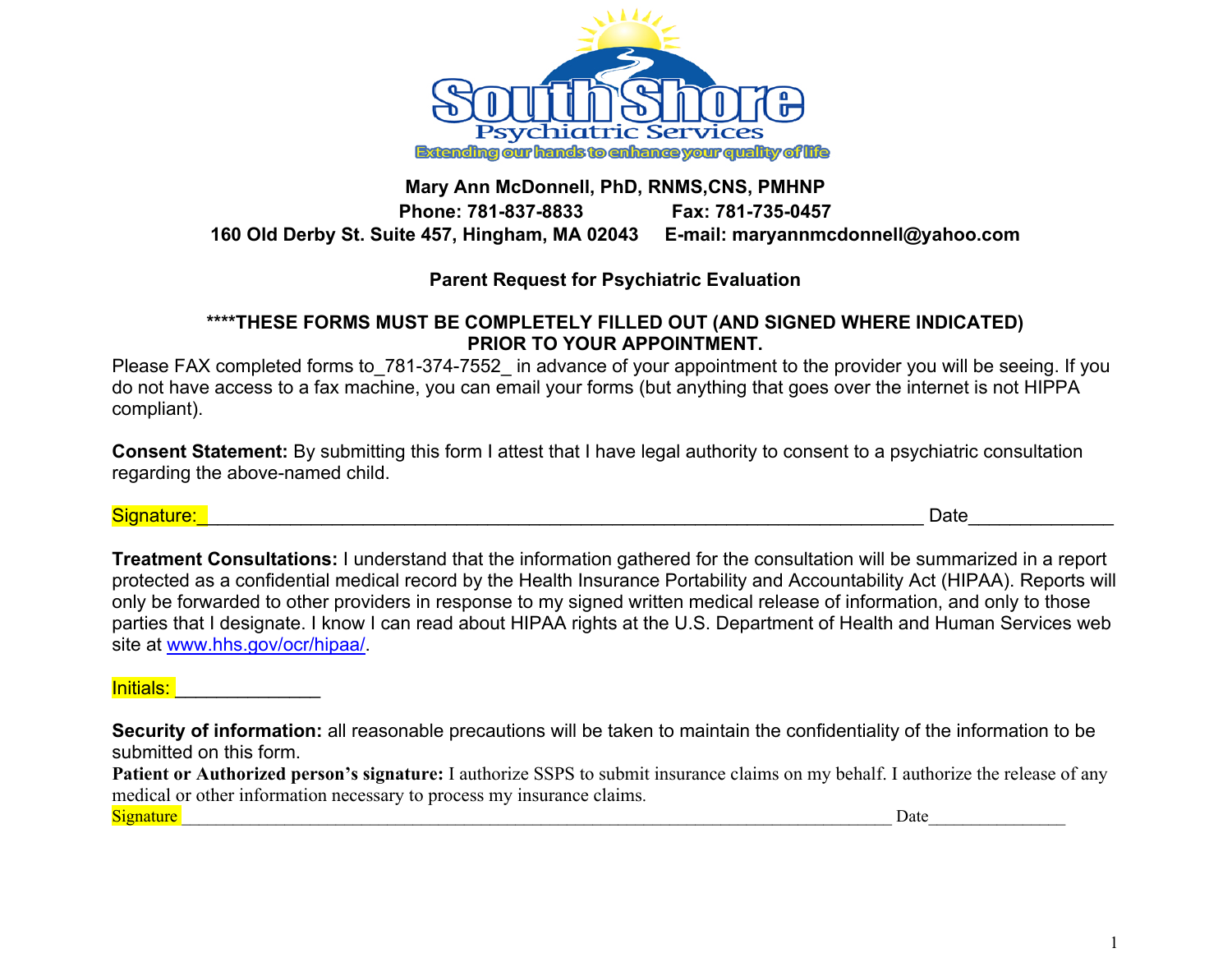**South Shore Psychiatric Services, PC. Medical Release of Information (Page 1 of 2)**

**Patient Name:**

**DOB:**

**Address:**

| <b>Patient and Parent Telephone Contact: Day:</b>                                                                                                                                                                                                                                                                                                                                                                                               | Evening:        |             |  |  |  |  |  |  |  |
|-------------------------------------------------------------------------------------------------------------------------------------------------------------------------------------------------------------------------------------------------------------------------------------------------------------------------------------------------------------------------------------------------------------------------------------------------|-----------------|-------------|--|--|--|--|--|--|--|
| including copies of my medical and mental health record of care received from South Shore Psychiatric Services,<br>P.C. to :name of person(s), the locations/facilities listed for the purposes described.<br>**Please include phone and fax number. If you don't have this information, please contact your provider and<br>provide it on this form prior to your appointment. If you would like a family member or your parents to be able to |                 |             |  |  |  |  |  |  |  |
| speak with your provider, you must include their name below as well.                                                                                                                                                                                                                                                                                                                                                                            |                 |             |  |  |  |  |  |  |  |
| 1. Pediatrician: Name:                                                                                                                                                                                                                                                                                                                                                                                                                          | <b>Address:</b> |             |  |  |  |  |  |  |  |
|                                                                                                                                                                                                                                                                                                                                                                                                                                                 |                 | Phone: Fax: |  |  |  |  |  |  |  |
| 2. Therapist: Name:                                                                                                                                                                                                                                                                                                                                                                                                                             | <b>Address:</b> |             |  |  |  |  |  |  |  |
|                                                                                                                                                                                                                                                                                                                                                                                                                                                 |                 | Phone: Fax: |  |  |  |  |  |  |  |
| 3. Previous Prescriber/Other: Name:                                                                                                                                                                                                                                                                                                                                                                                                             | <b>Address:</b> |             |  |  |  |  |  |  |  |
|                                                                                                                                                                                                                                                                                                                                                                                                                                                 |                 | Phone: Fax: |  |  |  |  |  |  |  |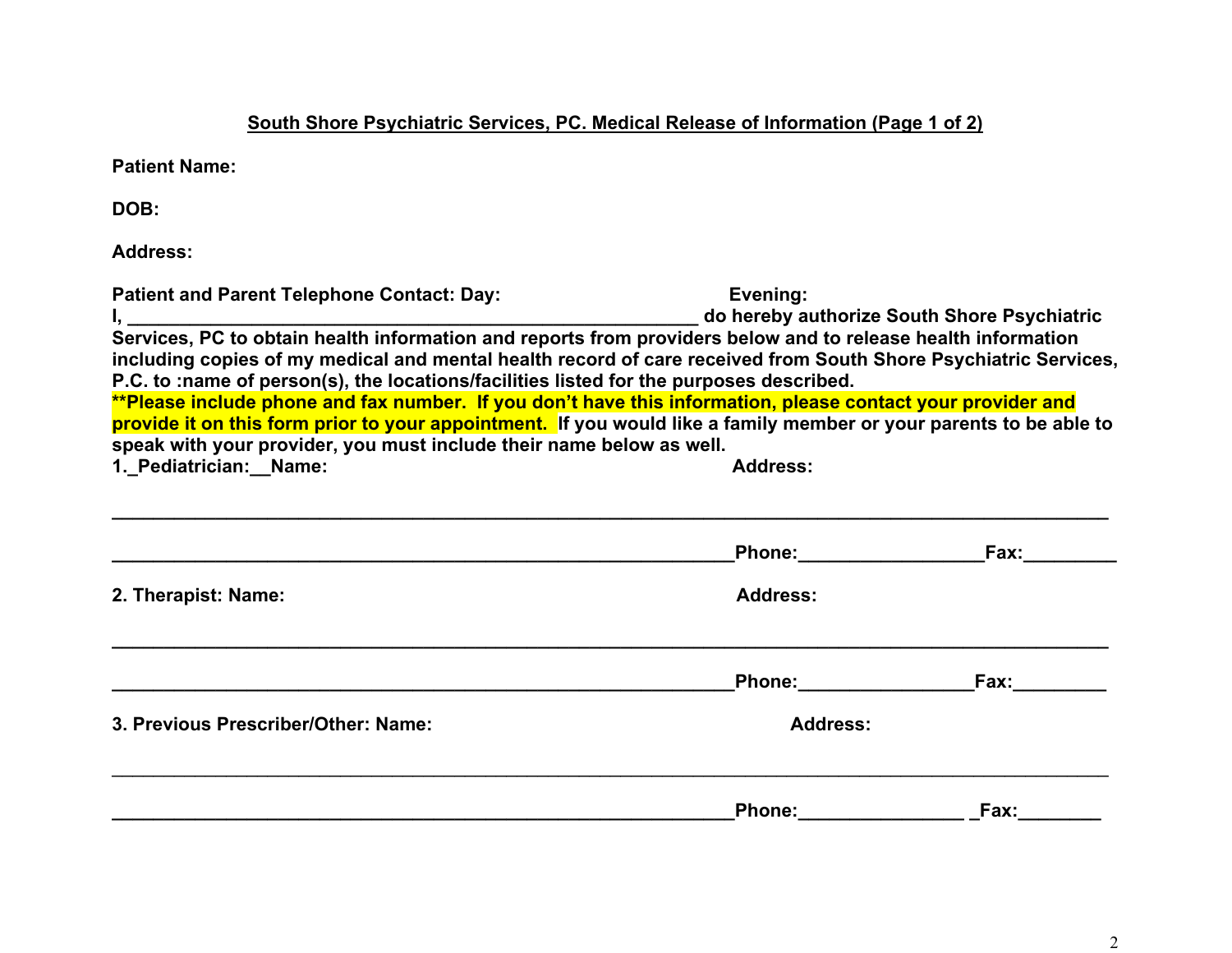# **(Medical release Page 2 of 2)**

Treatment Dates: All Dates:  $X$ . Purpose Of Request: X. Coordination Of Care: X Disability: X Insurance: X Legal X . Other: Specify

I authorize the disclosure of my complete record and the following information, which may be included in my record. (GENETIC TESTING, SEXUALLY TRANSMITTED DISEASES, HIV INFORMATION, AIDS OR AIDS RELATED CONDITIONS, ABORTION). ALCOHOL & DRUG ABUSE RECORDS PROTECTED BY FEDERAL CONFIDENTIALITY RULES 42 CFR PART 2. **\*\*\*Patient and Parent/Guardian Initials** 

I understand that the provider of information disclosed cannot guarantee that the recipient will not redisclose my health information to a 3rd party. The recipient may not be subject to federal laws governing privacy of health information. However, if the disclosure consists of treatment information about a consumer in a federally-assisted alcohol or drug abuse program, the recipient is prohibited under the federal law from making any further disclosure of such information unless further disclosure is expressly permitted by written consent of the consumer or as otherwise permitted under federal law governing Confidentiality or Alcohol and Drug Abuse Patient Records (42 CFR, Part 2). I may revoke this authorization in writing at any time, except that the revocation will not have any effect on any action taken by the provider before the provider received written notice of revocation. I further understand that I must provide any notice of revocation in writing to South Shore Psychiatric Services, PC at 160 Old Derby Street, Suite 457, Hingham MA 02043.

Unless otherwise revoked, this authorization will expire automatically within one year unless you insert a preferred date of expiration here **with the set of the set of the set of the set of the set of the set of the set of the set of the set of the set of the set of the set of the set of the set of the set of the set of the set of the set of th** 

I understand that authorizing the disclosure of health information is voluntary and that I do not need to sign this form to ensure treatment. However, SSPS strongly encourages that communication between our clinicians and your primary care physician be allowed in the event that any medical problems arise while being treated at SSPS.

| <b>Patient</b> '<br><u>INNATI Ire</u> | )ate<br>_ |
|---------------------------------------|-----------|
|                                       |           |

Parent or Legal Guardian Signature \_\_\_\_\_\_\_\_\_\_\_\_\_\_\_\_\_\_\_\_\_\_\_\_\_\_\_\_\_\_\_\_\_\_\_\_\_\_\_\_\_\_\_\_\_\_\_\_\_\_ Date\_\_\_\_\_\_\_\_\_\_\_\_\_

(if under 18 years of age). If you are a legal guardian, what is your relationship to the Patient: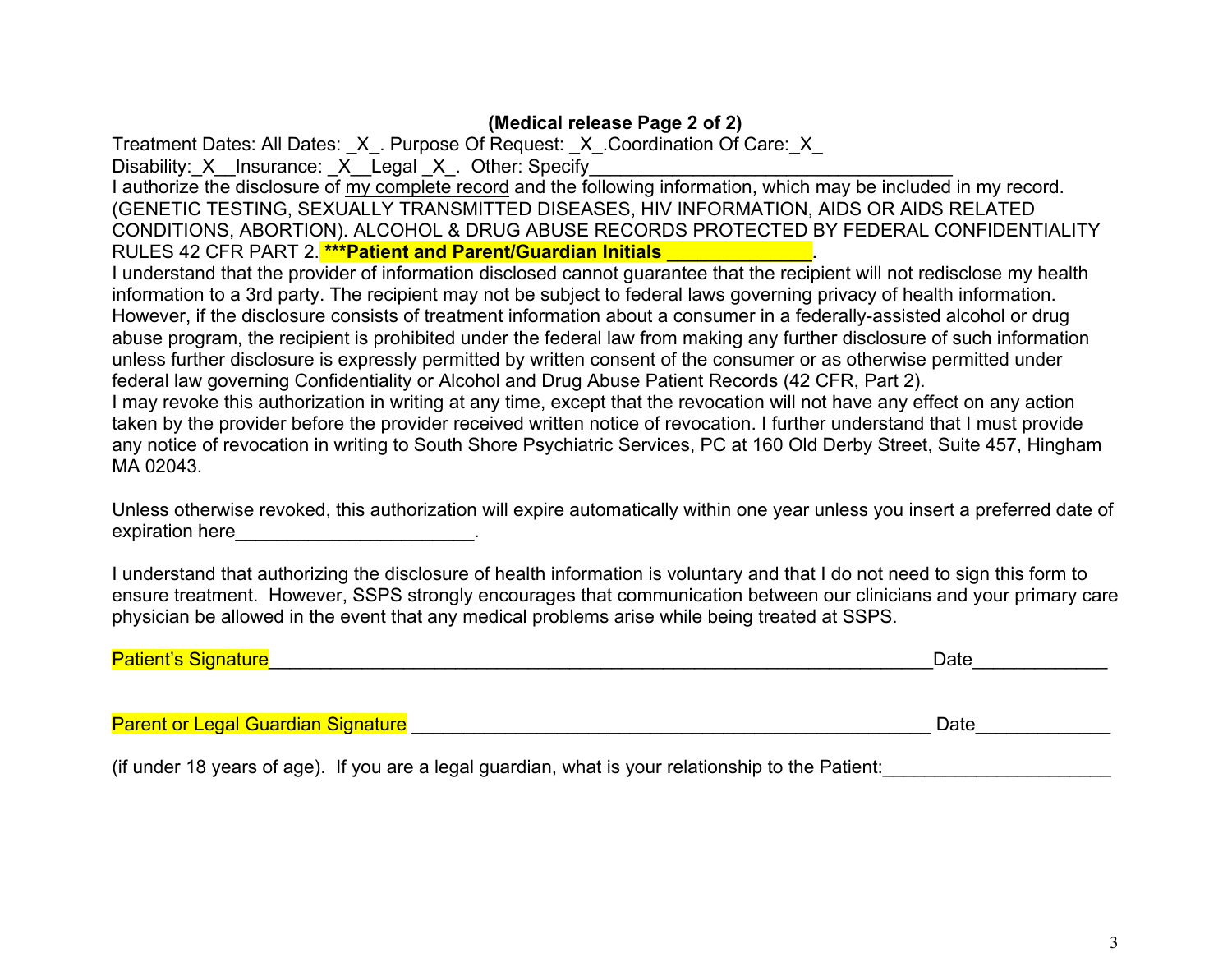PATIENT FULL NAME:

DATE OF BIRTH:

ADDRESS:

PARENT CELL PHONE: PARENT EMAIL:

PARENT OR GUARDIAN (IF MINOR) OR EMERGENCY CONTACT:

IF USING INSURANCE, PLEASE PROVIDE THE FOLLOWING INFORMATION:

NAME OF INSURANCE COMPANY:

ID NUMBER:

GROUP NUMBER:

NAME OF SUBSCRIBER TO INSURANCE: RELATIONSHIP TO PATIENT: SUBSCRIBER'S ADDRESS AND PHONE:

SUBSCRIBER'S DATE OF BIRTH:

\*Many insurance companies use other companies such as CVS caremark, Express scripts, Optum RX, etc to pay for their medications. If you use one of these for prescriptions, please provide the name of the company and your ID number below so we can do any prior authorizations for medications that are prescribed.

 $\mathcal{L}_\text{max} = \mathcal{L}_\text{max} = \mathcal{L}_\text{max} = \mathcal{L}_\text{max} = \mathcal{L}_\text{max} = \mathcal{L}_\text{max} = \mathcal{L}_\text{max} = \mathcal{L}_\text{max} = \mathcal{L}_\text{max} = \mathcal{L}_\text{max} = \mathcal{L}_\text{max} = \mathcal{L}_\text{max} = \mathcal{L}_\text{max} = \mathcal{L}_\text{max} = \mathcal{L}_\text{max} = \mathcal{L}_\text{max} = \mathcal{L}_\text{max} = \mathcal{L}_\text{max} = \mathcal{$ 

### **PLEASE BRING A COPY OF ALL YOUR INSURANCE CARDS TO YOUR FIRST VISIT OR COPY BOTH SIDES AND INCLUDE IN FAX.**

 $\mathcal{L}_\mathcal{L} = \{ \mathcal{L}_\mathcal{L} = \{ \mathcal{L}_\mathcal{L} = \{ \mathcal{L}_\mathcal{L} = \{ \mathcal{L}_\mathcal{L} = \{ \mathcal{L}_\mathcal{L} = \{ \mathcal{L}_\mathcal{L} = \{ \mathcal{L}_\mathcal{L} = \{ \mathcal{L}_\mathcal{L} = \{ \mathcal{L}_\mathcal{L} = \{ \mathcal{L}_\mathcal{L} = \{ \mathcal{L}_\mathcal{L} = \{ \mathcal{L}_\mathcal{L} = \{ \mathcal{L}_\mathcal{L} = \{ \mathcal{L}_\mathcal{$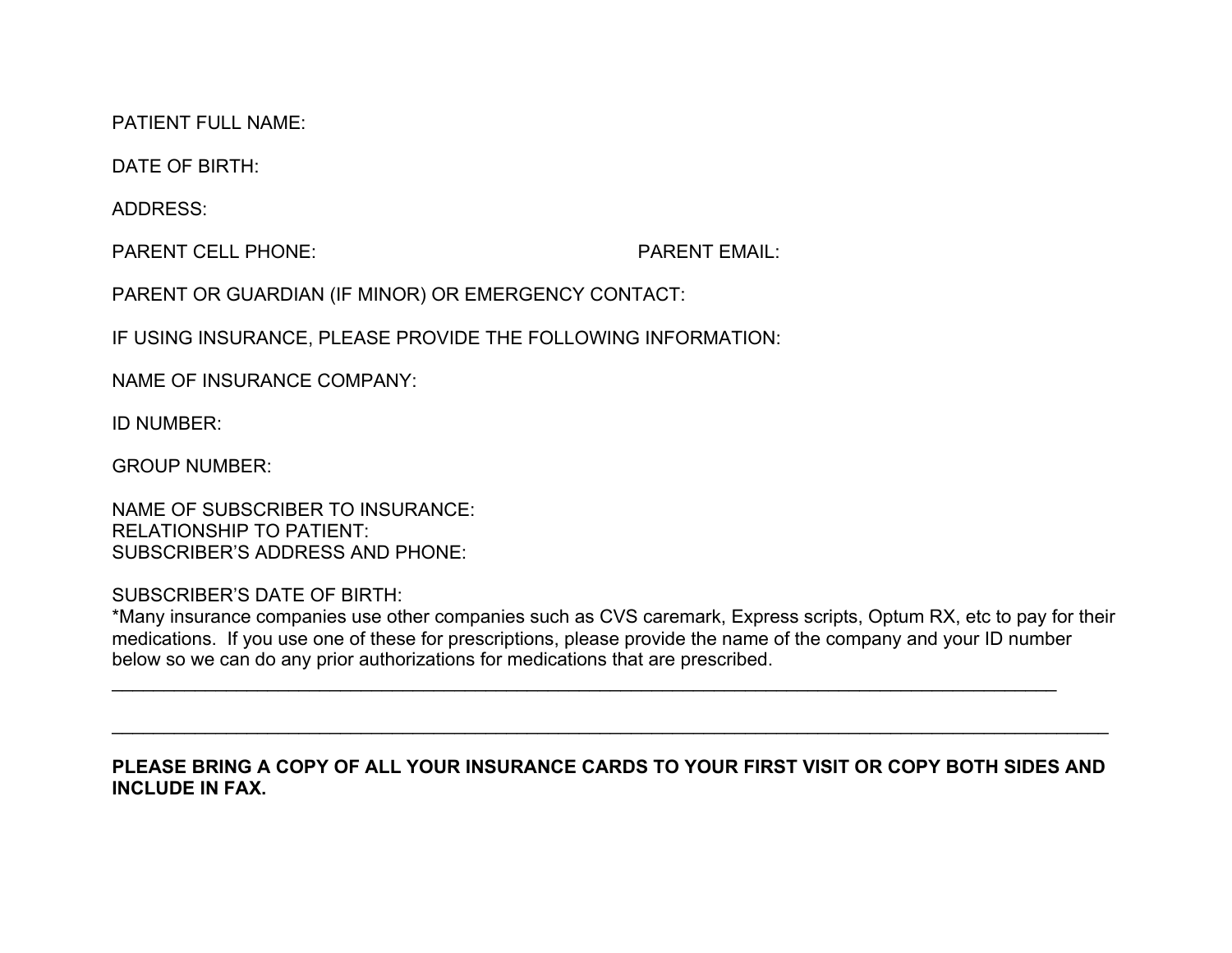| <b>Patient's History</b>        |        |         |              |
|---------------------------------|--------|---------|--------------|
| <b>Developmental Milestones</b> |        |         | <b>Notes</b> |
| <b>Crawling, walking</b>        | Normal | Delayed |              |
| <b>Toilet training</b>          | Normal | Delayed |              |
| Speech and language             | Normal | Delayed |              |
| Self-care (dressing, bathing)   | Normal | Delayed |              |
| <b>Social skills</b>            | Normal | Delayed |              |
| <b>Play</b>                     | Normal | Delayed |              |
| Self-control                    | Normal | Delayed |              |
| Other (describe below)          |        |         |              |
|                                 | Normal | Delayed |              |

*Temperament: as a baby or young child*, was he/she:

|                                      | <b>YES</b>   | <b>NO</b>    | <b>Notes</b> |
|--------------------------------------|--------------|--------------|--------------|
| <b>Easy going</b>                    |              | IN           |              |
| <b>Tolerant of frustration</b>       |              | IN           |              |
| <b>Confident</b>                     |              | $\mathsf{N}$ |              |
| Tried new things                     |              | IN           |              |
| Social, outgoing                     |              | ΙN           |              |
| <b>Quiet</b>                         |              | IN           |              |
| <b>Calm</b>                          |              | ΙN           |              |
| Interactive, making good eye contact | $\checkmark$ | IN           |              |
| Kind, sensitive to others            |              | ΙN           |              |
| Flexible                             |              | IN           |              |
| Independent                          |              | $\mathsf{N}$ |              |
| <b>Shy/Anxious</b>                   |              | IN           |              |
| <b>Separation Anxiety</b>            |              | IN           |              |
| Cuddly (liked to be held)            |              | IN           |              |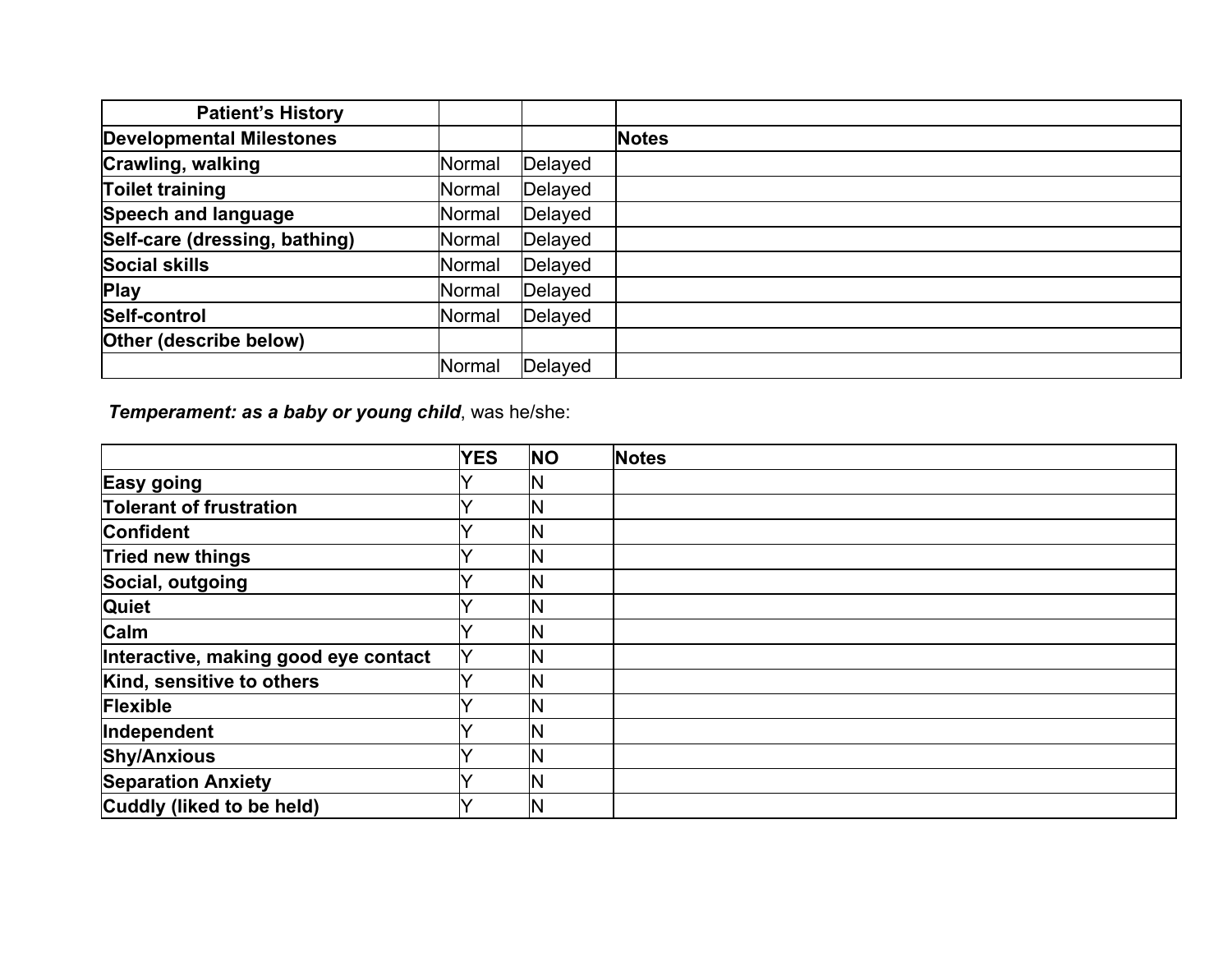**Describe the relationships your child has with friends, family, school personnel, etc.**

| <b>Name</b>           | <b>Relationship to child</b> | How does he get along with<br>this person?                                                   | <b>Comments</b>                                                                             |
|-----------------------|------------------------------|----------------------------------------------------------------------------------------------|---------------------------------------------------------------------------------------------|
| <b>Example: Sally</b> | <b>Mom</b>                   | He enjoys her but he is more<br>oppositional and defiant with<br>her than he is with others. | Sally is very frustrated by his behavior<br>and is very upset about his lack of<br>respect. |
|                       |                              |                                                                                              |                                                                                             |
|                       |                              |                                                                                              |                                                                                             |
|                       |                              |                                                                                              |                                                                                             |
|                       |                              |                                                                                              |                                                                                             |

**Please describe your child's ability to socialize and make friends:**

| How is your child doing in school currently?                                                             | Grades? |
|----------------------------------------------------------------------------------------------------------|---------|
| Does your child have any learning disabilities or problems?                                              |         |
| Has your child had neuropsychological testing? Yes No If yes, please fax a copy to us or bring it to the |         |

**evaluation with you.**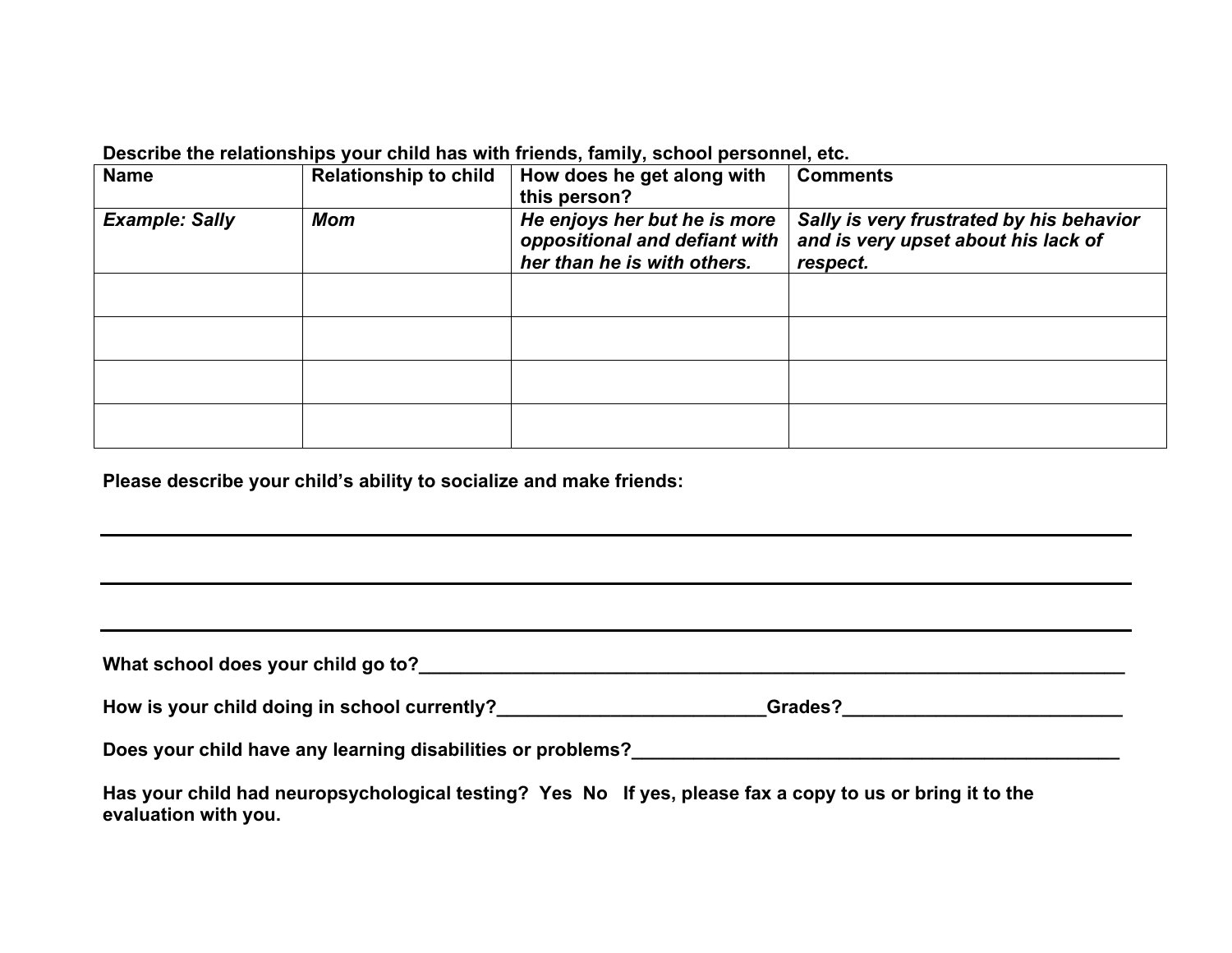**Has your child ever been abused or neglected? Yes\_\_\_\_ No\_\_\_\_\_**

**Has your child ever experienced a traumatic event that caused him/her nightmares and to avoid certain people or places? Yes \_\_\_ No\_\_\_**

| <b>TRAUMAS</b>                         | <b>YES</b> | <b>INO</b> | <b>NOTES</b> |
|----------------------------------------|------------|------------|--------------|
| <b>Victim of violence</b>              |            |            |              |
| Victim of sexual abuse                 |            |            |              |
| <b>Witnessed violence</b>              |            |            |              |
| Separation from parent(s) $\mathsf{Y}$ |            |            |              |
| Death in family                        |            |            |              |
| Out of home placement                  |            |            |              |
| Divorce/separation                     |            |            |              |
| <b>Other traumatic</b><br>experience   |            | N          |              |

**Does your child have a therapist? Yes No If yes, please provide name, phone and fax # for therapist:**

**Date therapy started or ended:**

**Has therapy been helpful in the past or present? Yes No** 

**Behaviors and Symptoms** 

**Describe your child's strengths:**

**Describe your child's weaknesses:**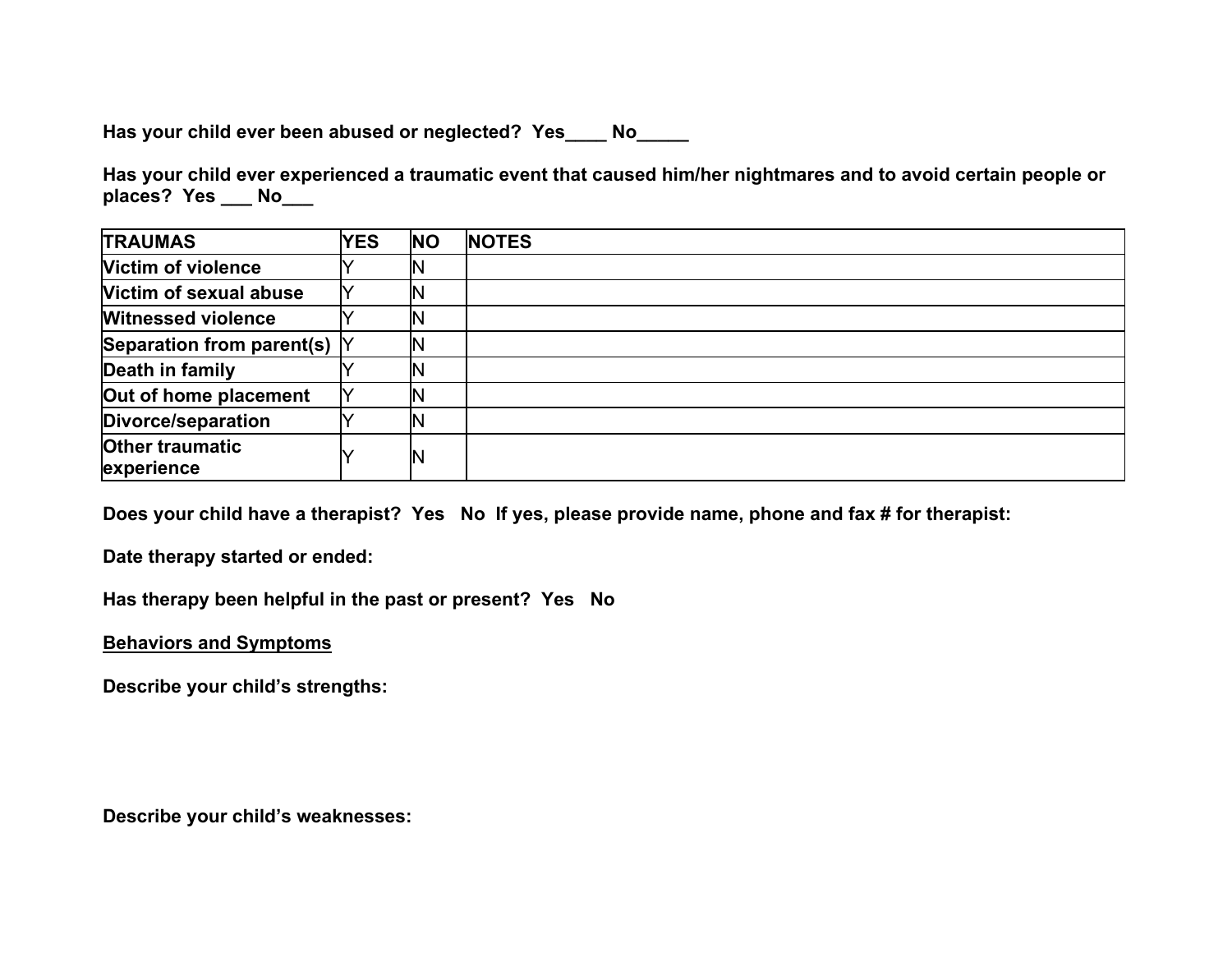**Your notes regarding dangerous behaviors:**

| Hits or punches others when angry  | <b>Never</b><br><b>Past</b> | Sometimes Often | <b>Always</b> |
|------------------------------------|-----------------------------|-----------------|---------------|
| Threatens to hurt or kill others   | <b>Never</b><br><b>Past</b> | Sometimes Often | <b>Always</b> |
| Hurts self (cutting, head-banging) | <b>Never</b><br><b>Past</b> | Sometimes Often | <b>Always</b> |
| <b>Threatens suicide</b>           | <b>Never</b><br>Past        | Sometimes Often | <b>Always</b> |
| Has attempted suicide              | Past<br><b>Never</b>        | Sometimes Often | <b>Always</b> |
| Stays out all night                | Past<br><b>Never</b>        | Sometimes Often | <b>Always</b> |

| Defiant with adults at school/talks back    | <b>Never</b> | <b>Past</b> | <b>Sometimes</b> | <b>Often</b> | <b>Always</b> |
|---------------------------------------------|--------------|-------------|------------------|--------------|---------------|
| Defiant with adults at home/talks back      | <b>Never</b> | Past        | Sometimes        | <b>Often</b> | <b>Always</b> |
| <b>Argues with adults</b>                   | <b>Never</b> | Past        | <b>Sometimes</b> | <b>Often</b> | <b>Always</b> |
| Refuses to do what he/she is told by adults | <b>Never</b> | <b>Past</b> | <b>Sometimes</b> | <b>Often</b> | <b>Always</b> |
| <b>Easily frustrated</b>                    | <b>Never</b> | Past        | Sometimes        | <b>Often</b> | <b>Always</b> |
| <b>Angry or resentful</b>                   | <b>Never</b> | Past        | Sometimes        | <b>Often</b> | <b>Always</b> |
| Spiteful or vindictive                      | <b>Never</b> | <b>Past</b> | <b>Sometimes</b> | <b>Often</b> | <b>Always</b> |
| <b>Annoys others deliberately</b>           | <b>Never</b> | <b>Past</b> | <b>Sometimes</b> | <b>Often</b> | <b>Always</b> |
| <b>Blames others for his/her mistakes</b>   | <b>Never</b> | Past        | Sometimes        | <b>Often</b> | <b>Always</b> |

**Write your notes regarding defiant and disruptive behaviors here:** 

| Trouble listening to directions/following through | <b>Never</b> | <b>Past</b> | Sometimes        | <b>Often Always</b> |
|---------------------------------------------------|--------------|-------------|------------------|---------------------|
| Disorganized                                      | <b>Never</b> | Past        | <b>Sometimes</b> | <b>Often Always</b> |
| <b>Easily distracted from tasks</b>               | <b>Never</b> | Past        | <b>Sometimes</b> | <b>Often Always</b> |
| Loses things necessary for task completion        | <b>Never</b> | Past        | <b>Sometimes</b> | <b>Often Always</b> |
| Trouble focusing to complete tasks                | <b>Never</b> | <b>Past</b> | <b>Sometimes</b> | <b>Often Always</b> |
| Forgetful                                         | <b>Never</b> | Past        | <b>Sometimes</b> | <b>Often Always</b> |
| Driven or hyperactive                             | <b>Never</b> | Past        | <b>Sometimes</b> | <b>Often Always</b> |
| Fidgety/squirmy                                   | <b>Never</b> | Past        | <b>Sometimes</b> | <b>Often Always</b> |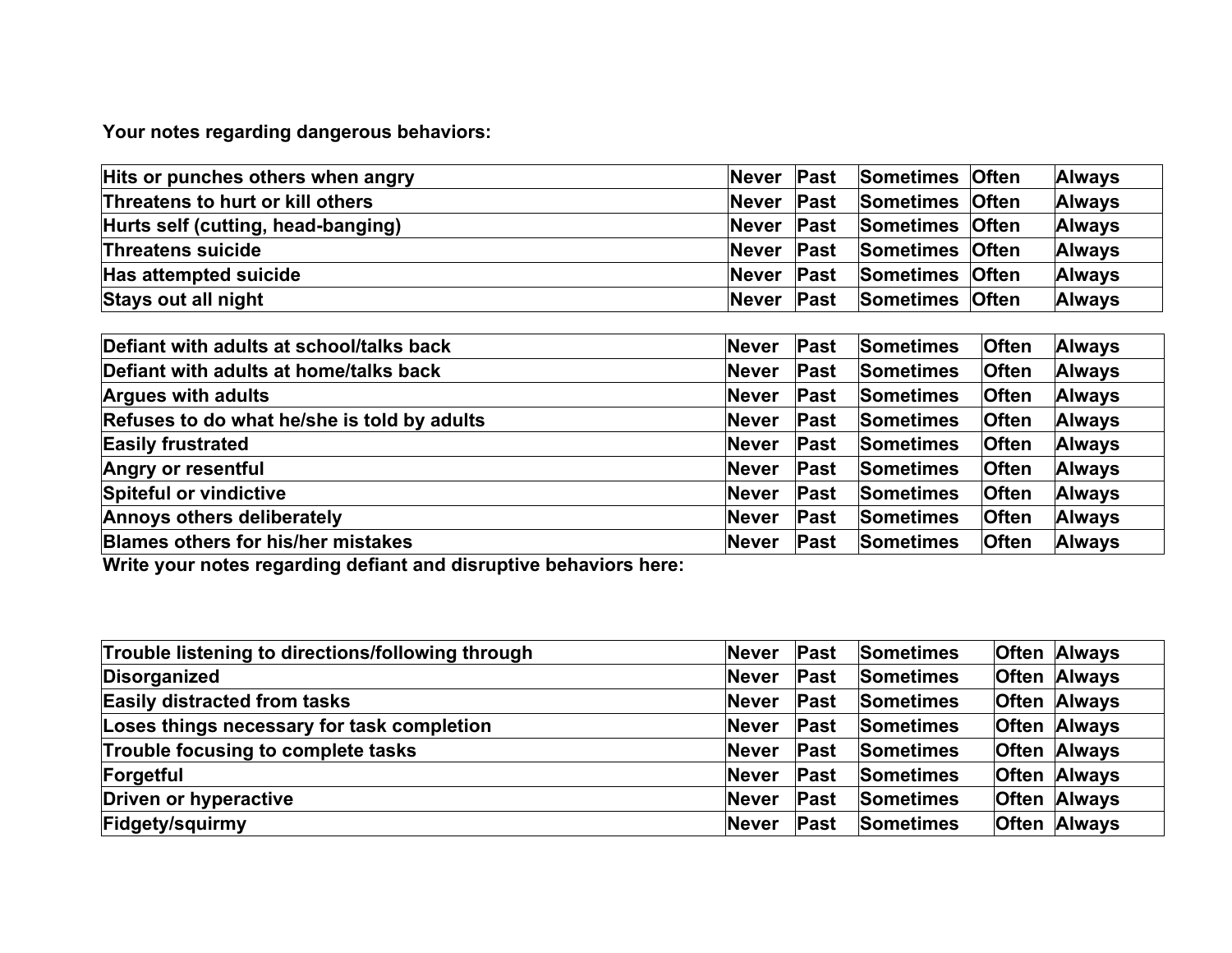| Trouble staying seated                           | Never        | $\mathsf{Fast}$ | <b>Sometimes</b> | <b>Often Always</b> |
|--------------------------------------------------|--------------|-----------------|------------------|---------------------|
| Too loud/talks too much                          | <b>Never</b> | <b>Past</b>     | <b>Sometimes</b> | <b>Often Always</b> |
| Trouble taking turns, waiting                    | <b>Never</b> | Past            | <b>Sometimes</b> | <b>Often Always</b> |
| Interrupts, butts in                             | Never        | <b>Past</b>     | <b>Sometimes</b> | <b>Often Always</b> |
| Blurts answers before hearing the whole question | <b>Never</b> | $\mathsf{Fast}$ | <b>Sometimes</b> | <b>Often Always</b> |

**Please describe problems with focus, concentration, and impulse control here:** 

**If you suspect your child has ADHD, please fill out the ADHD rating scale and the DBD scale on the website and fax it to the office or bring it with you to the visit. You may also have the teachers fill out the Vanderbuilt ADHD scale and the DBD scale.**

| <b>Seems sad</b>                                 | <b>Never</b> | Past | Sometimes        | <b>Often</b> | <b>Always</b> |
|--------------------------------------------------|--------------|------|------------------|--------------|---------------|
| Talks of death                                   | <b>Never</b> | Past | Sometimes        | <b>Often</b> | <b>Always</b> |
| Can't seem to have fun, losing interests         | <b>Never</b> | Past | Sometimes        | <b>Often</b> | <b>Always</b> |
| <b>Cries</b>                                     | <b>Never</b> | Past | Sometimes        | <b>Often</b> | <b>Always</b> |
| <b>Talks of feeling guilty</b>                   | <b>Never</b> | Past | Sometimes        | <b>Often</b> | <b>Always</b> |
| Talks of feeling worthless                       | <b>Never</b> | Past | Sometimes        | Often        | <b>Always</b> |
| Talks of being hopeless that things will improve | <b>Never</b> | Past | <b>Sometimes</b> | <b>Often</b> | <b>Always</b> |
| Talks of feeling helpless to make things better  | <b>Never</b> | Past | <b>Sometimes</b> | <b>Often</b> | <b>Always</b> |
| Listless, lacking energy                         | <b>Never</b> | Past | Sometimes        | <b>Often</b> | <b>Always</b> |
| <b>Lacking motivation</b>                        | Never        | Past | Sometimes        | <b>Often</b> | <b>Always</b> |
| Sick, tired, achy, physical complaints           | <b>Never</b> | Past | Sometimes        | <b>Often</b> | <b>Always</b> |
| <b>Can't fall asleep</b>                         | <b>Never</b> | Past | Sometimes        | Often        | <b>Always</b> |
| Can't stay asleep                                | <b>Never</b> | Past | Sometimes        | <b>Often</b> | <b>Always</b> |
| <b>Sleeps too much</b>                           | <b>Never</b> | Past | Sometimes        | <b>Often</b> | <b>Always</b> |
| Eats too little (losing weight)                  | Never        | Past | Sometimes        | <b>Often</b> | <b>Always</b> |
| Eats too much (gaining weight)                   | <b>Never</b> | Past | Sometimes        | <b>Often</b> | <b>Always</b> |
| Excessive/distorted concern about body weight    | <b>Never</b> | Past | Sometimes        | <b>Often</b> | <b>Always</b> |
| <b>Binge eating</b>                              | <b>Never</b> | Past | <b>Sometimes</b> | Often        | <b>Always</b> |
| Vomiting or using laxatives to lose weight       | <b>Never</b> | Past | <b>Sometimes</b> | <b>Often</b> | <b>Always</b> |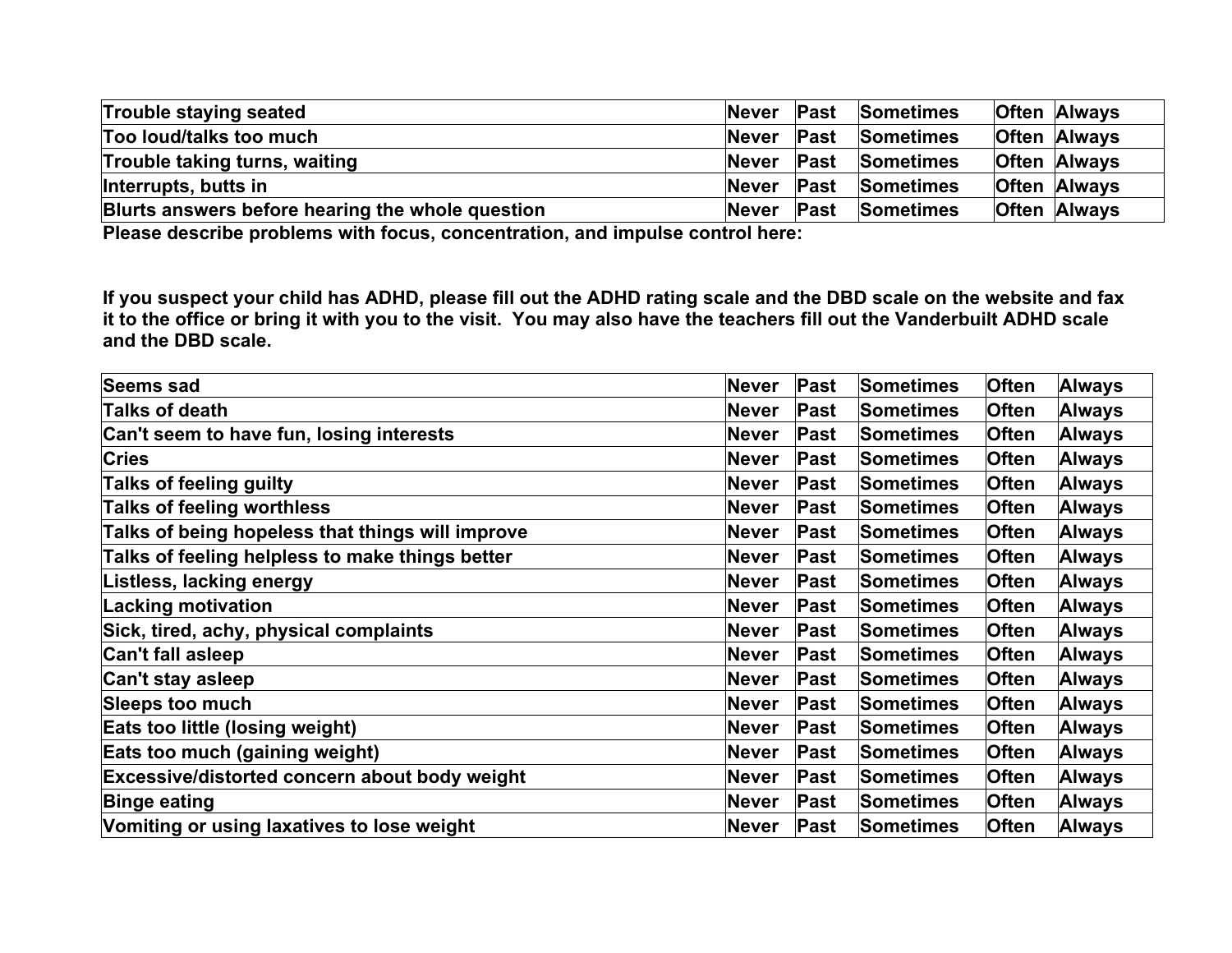| Starvation diets or excessive exercise |  | Never Past Sometimes Often | <b>Always</b> |
|----------------------------------------|--|----------------------------|---------------|
| Other depressive behaviors: (specify): |  |                            |               |

**\*If your child has depressive symptoms, please fill out child depression rating scale on website and fax or bring it to visit.**

**Write your notes regarding above symptoms here:** 

| Odd or unusual bursts of energy                     | Never    | <b>Past Sometimes</b> | <b>Often</b> | <b>Always</b> |
|-----------------------------------------------------|----------|-----------------------|--------------|---------------|
| Shouts at others and starts fights                  | Never    | <b>Past Sometimes</b> | <b>Often</b> | <b>Always</b> |
| Unusually self-confident and socially outgoing      | Never    | <b>Past Sometimes</b> | <b>Often</b> | <b>Always</b> |
| Able to get by on a lot less sleep than usual       | Never    | <b>Past Sometimes</b> | <b>Often</b> | <b>Always</b> |
| Much more talkative than usual                      | lNever   | <b>Past Sometimes</b> | <b>Often</b> | <b>Always</b> |
| Unusual pressure to speak (rushing words)           | lNever   | <b>Past Sometimes</b> | <b>Often</b> | <b>Always</b> |
| Unusually distracted by things around him/her       | Never    | <b>Past Sometimes</b> | <b>Often</b> | <b>Always</b> |
| <b>Trouble concentrating</b>                        | lNever i | <b>Past Sometimes</b> | <b>Often</b> | <b>Always</b> |
| Eager to take on many more projects than usual      | Never    | <b>Past Sometimes</b> | <b>Often</b> | <b>Always</b> |
| Unusually/excessively interested in sex             | Never    | <b>Past Sometimes</b> | <b>Often</b> | <b>Always</b> |
| Does things that are extremely foolish or risky     | Never    | <b>Past Sometimes</b> | <b>Often</b> | <b>Always</b> |
| Spends excessive amounts of money                   | lNever i | <b>Past Sometimes</b> | <b>Often</b> | <b>Always</b> |
| Other odd mood shifts (specify)                     | Never    | <b>Past Sometimes</b> | <b>Often</b> | <b>Always</b> |
| <b>Persistently Irritable</b>                       | Never    | <b>Past Sometimes</b> | <b>Often</b> | <b>Always</b> |
| <b>Overreacts to insignificant triggers</b>         | Never    | <b>Past Sometimes</b> | <b>Often</b> | <b>Always</b> |
| Multa waxyo gabaa waxaadka qobaya ayoontamaa laagay |          |                       |              |               |

**Write your notes regarding above symptoms here:** 

| <b>Excessive worries or fears</b>          | <b>Never</b> | Past | Sometimes        | <b>Often</b> | <b>Always</b> |
|--------------------------------------------|--------------|------|------------------|--------------|---------------|
| Difficulty separating from familiar people | Never        | Past | <b>Sometimes</b> | <b>Often</b> | <b>Always</b> |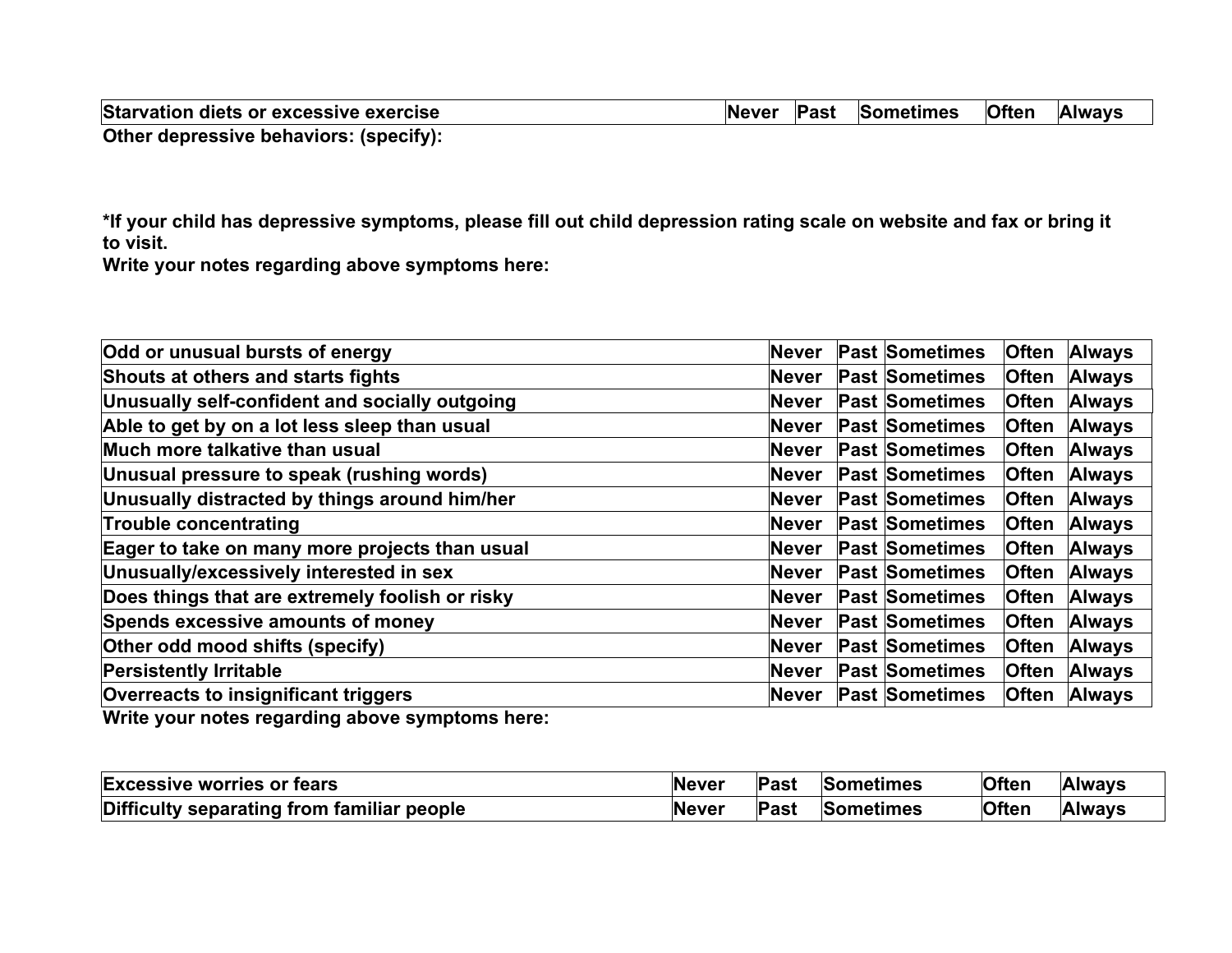| <b>Panic attacks</b>                   | <b>Never</b> | Past | <b>Sometimes</b> | <b>Often</b> | <b>Always</b> |
|----------------------------------------|--------------|------|------------------|--------------|---------------|
| <b>Trouble leaving home</b>            | <b>Never</b> | Past | <b>Sometimes</b> | <b>Often</b> | <b>Always</b> |
| <b>Checking rituals</b>                | <b>Never</b> | Past | <b>Sometimes</b> | <b>Often</b> | <b>Always</b> |
| <b>Counting rituals</b>                | <b>Never</b> | Past | <b>Sometimes</b> | <b>Often</b> | <b>Always</b> |
| <b>Washing rituals</b>                 | <b>Never</b> | Past | <b>Sometimes</b> | <b>Often</b> | <b>Always</b> |
| Upsetting thoughts that won't go away  | <b>Never</b> | Past | <b>Sometimes</b> | <b>Often</b> | <b>Always</b> |
| Panicked around unfamiliar people      | <b>Never</b> | Past | <b>Sometimes</b> | <b>Often</b> | <b>Always</b> |
| Physical symptoms when upset           | <b>Never</b> | Past | <b>Sometimes</b> | <b>Often</b> | <b>Always</b> |
| <b>Excessive worry about illnesses</b> | <b>Never</b> | Past | <b>Sometimes</b> | <b>Often</b> | <b>Always</b> |
| Too nervous to face going to school    | <b>Never</b> | Past | <b>Sometimes</b> | <b>Often</b> | <b>Always</b> |
| Nightmares                             | Never        | Past | <b>Sometimes</b> | <b>Often</b> | <b>Always</b> |
| On the look-out for dangers            | <b>Never</b> | Past | <b>Sometimes</b> | <b>Often</b> | <b>Always</b> |
| Other anxieties (specify)              | <b>Never</b> | Past | <b>Sometimes</b> | <b>Often</b> | <b>Always</b> |
|                                        | <b>Never</b> | Past | <b>Sometimes</b> | <b>Often</b> | <b>Always</b> |
|                                        | Never        | Past | <b>Sometimes</b> | <b>Often</b> | <b>Always</b> |

**\*If your child has anxiety symptoms, please fill out parent anxiety rating scale on website and fax or bring to visit. Write your notes regarding above symptoms here:** 

| Hears voices that no one else hears            | <b>Never</b> | Past | <b>Sometimes</b> | <b>Often</b> | <b>Always</b> |
|------------------------------------------------|--------------|------|------------------|--------------|---------------|
| <b>Sees visions</b>                            | <b>Never</b> | Past | <b>Sometimes</b> | <b>Often</b> | <b>Always</b> |
| Has odd ideas or beliefs that couldn't be true | <b>Never</b> | Past | <b>Sometimes</b> | <b>Often</b> | <b>Always</b> |
| Believes imaginary friends are real            | <b>Never</b> | Past | <b>Sometimes</b> | <b>Often</b> | <b>Always</b> |
| Behaves in a way that others consider odd      | <b>Never</b> | Past | <b>Sometimes</b> | <b>Often</b> | <b>Always</b> |
| <b>Gradual neglect of hygiene</b>              | <b>Never</b> | Past | <b>Sometimes</b> | <b>Often</b> | <b>Always</b> |
| Other strange or bizarre behaviors (specify)   | <b>Never</b> | Past | <b>Sometimes</b> | <b>Often</b> | <b>Always</b> |
|                                                | <b>Never</b> | Past | <b>Sometimes</b> | <b>Often</b> | <b>Always</b> |
|                                                | <b>Never</b> | Past | <b>Sometimes</b> | <b>Often</b> | <b>Always</b> |
|                                                | <b>Never</b> | Past | <b>Sometimes</b> | <b>Often</b> | <b>Always</b> |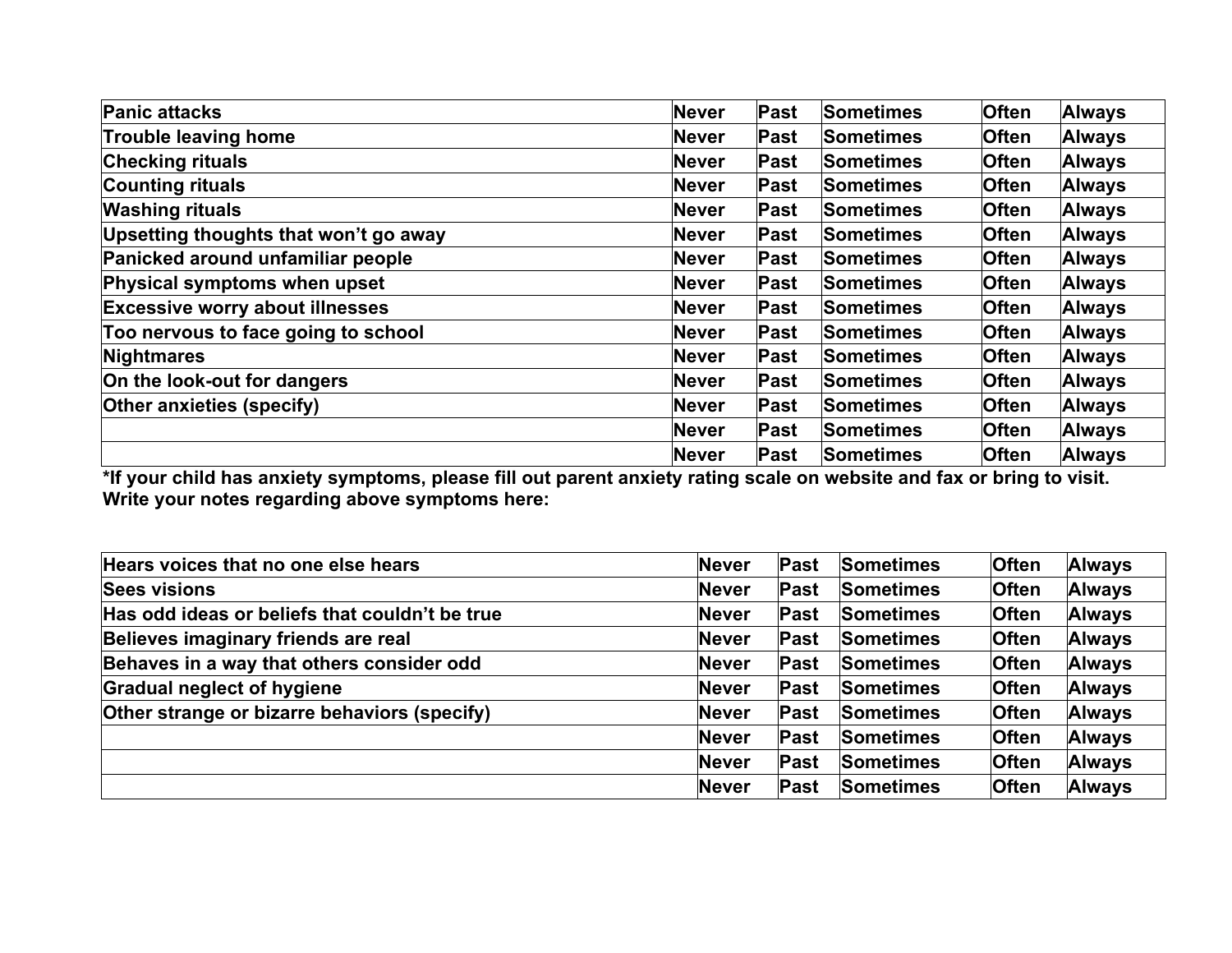**Write your notes regarding above symptoms here:**

**What questions would you like to have answered at this evaluation?**

**1.**

**2.**

**3.**

**Please note areas of active concern about the referred child (specifics will be recorded on later pages):**

|                                                 | <b>YES</b> |  |
|-------------------------------------------------|------------|--|
| <b>Behavior dangerous to others</b>             | Υ          |  |
| <b>Behavior dangerous to self</b>               |            |  |
| <b>Experimenting with drugs or alcohol</b>      | γ          |  |
| Defiant of adult authority                      |            |  |
| <b>Problems with focus and attention</b>        |            |  |
| <b>Depressed moods</b>                          | Υ          |  |
| Elevated, irritable, or manic moods             |            |  |
| Anxieties, fears, phobias                       | Υ          |  |
| Confusion about what is real and<br>what is not |            |  |

**Duration of symptoms is an important diagnostic consideration. If mood disturbance is a concern, how long are the continuous periods when mood seems distinctly abnormal and the child is not behaving like his/her usual self?**

|                             | <b>MINUTES   HOURS</b> | <b>DAYS</b> | <b>WEEKS</b> | <b>MONTHS</b> |
|-----------------------------|------------------------|-------------|--------------|---------------|
| Duration of continuous mood |                        |             |              |               |
| disturbance                 |                        |             |              |               |

### **HOW DOES YOUR CHILD DO IN SCHOOL?**

**Check and note approximately when the problem started:** 

| <b>Reading</b> | <b>Excellent</b> | <b>Above Average</b> | <b>Average</b> | Somewhat of a<br><b>Problem</b> | <b>Problematic</b> |
|----------------|------------------|----------------------|----------------|---------------------------------|--------------------|
| <b>Math</b>    |                  |                      |                |                                 |                    |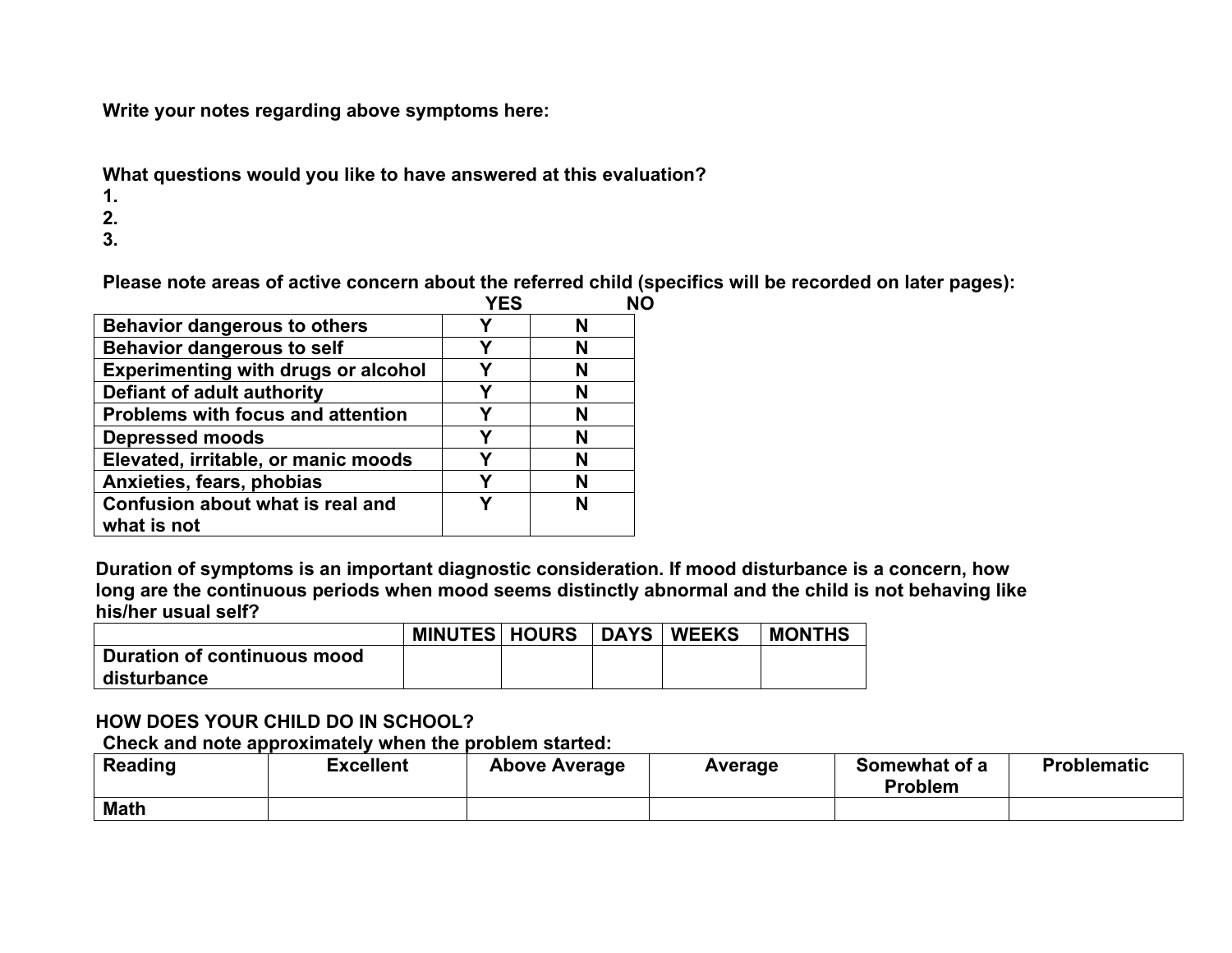| Written                 |  |  |  |
|-------------------------|--|--|--|
| <b>Expression</b>       |  |  |  |
| <b>Relationships</b>    |  |  |  |
| with Peers              |  |  |  |
| <b>Following</b>        |  |  |  |
| <b>Directions</b>       |  |  |  |
| <b>Disrupting Class</b> |  |  |  |
| <b>Completing</b>       |  |  |  |
| assignments             |  |  |  |
| Organizational          |  |  |  |
| <b>skills</b>           |  |  |  |

**If the child has an Individualized Education Plan (IEP) or a 504 plan:**

**Nature of disability:**

**Services offered:**

**Your suggestions for improvement:** 

**Behavior and Consequences:**

**How often do you need to use punishment/consequences for problem behaviors?** 

**Which type of consequences are used for problem behaviors?**

**How often do you provide positive reinforcement/rewards for good behaviors?**

**Which type of positive reinforcement/rewards are used?**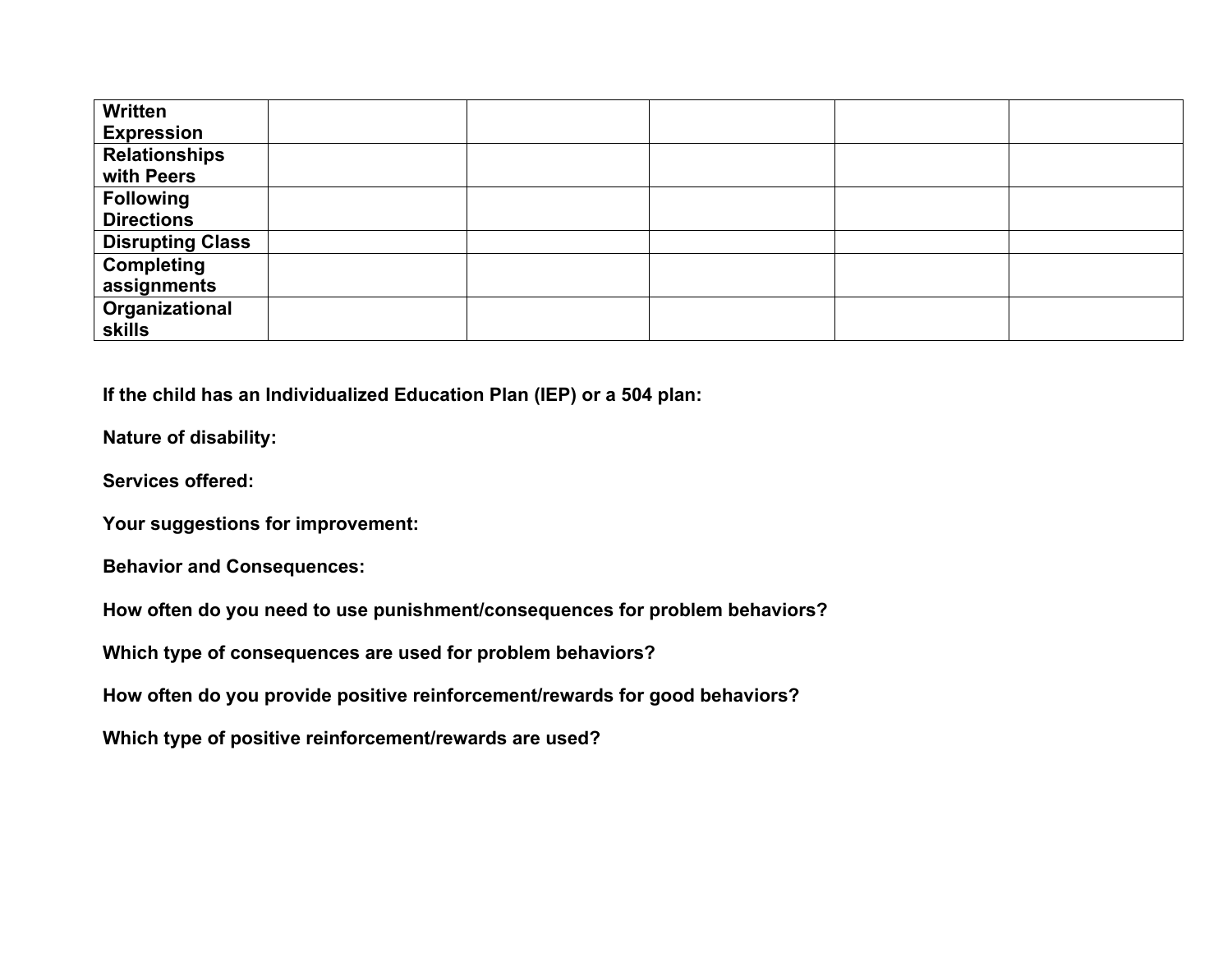### **MEDICAL HISTORY**

**It is important to provide a history of any psychiatric medications that your child has taken in the past, including the dates they were taken, and his/her response to them. Please send a copy of this medical release of information to your previous prescriber and to your pediatrician with a request for them to fax or mail your child's medical records. Please do this right away as it takes time for them to process. FAX: 781-374-7552**

| <b>Medication</b> | Dates taken | <b>Response</b> | <b>Side Effects</b> | <b>Reason Stopped</b> |
|-------------------|-------------|-----------------|---------------------|-----------------------|
|                   |             | Did it work?    |                     |                       |
|                   |             |                 |                     |                       |
|                   |             |                 |                     |                       |
|                   |             |                 |                     |                       |
|                   |             |                 |                     |                       |
|                   |             |                 |                     |                       |

#### **LIST OF PAST MEDICATIONS**

#### **LIST OF CURRENT MEDICATIONS:**

| NAME OF MEDICATION | <b>DOSE</b> | <b>TIMES TAKEN PER DAY</b> | <b>REASON FOR TAKING IT</b> |
|--------------------|-------------|----------------------------|-----------------------------|
|                    |             |                            |                             |
|                    |             |                            |                             |
|                    |             |                            |                             |
|                    |             |                            |                             |
|                    |             |                            |                             |
|                    |             |                            |                             |
|                    |             |                            |                             |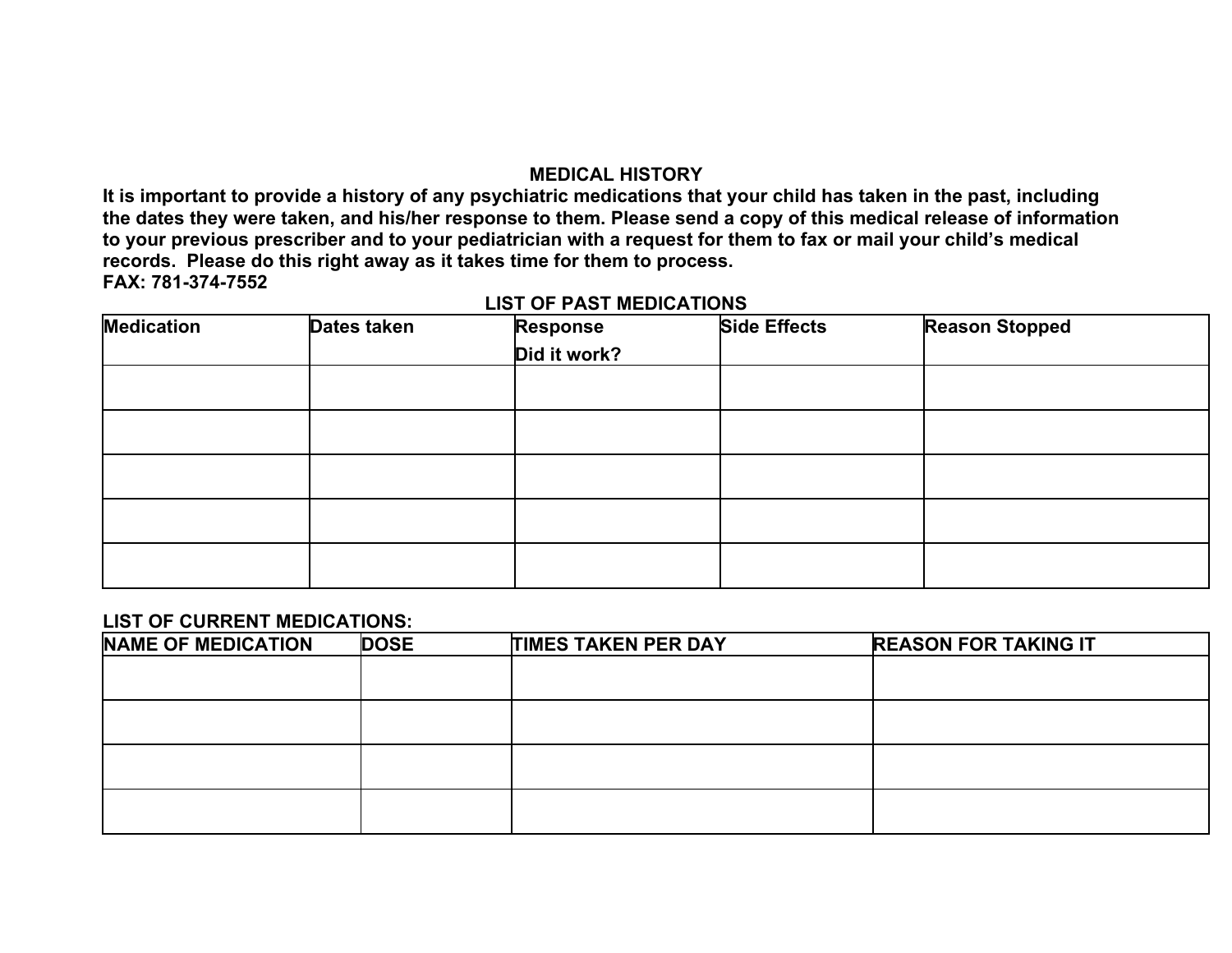### **MEDICAL HISTORY CONTINUED**

#### **PLEASE LIST ANY PAST OR CURRENT MEDICAL PROBLEMS: PLEASE CHECK YES OR NO**

|                                              | <b>YES</b> | <b>NO</b> |                        | <b>YES</b> | <b>NO</b> |
|----------------------------------------------|------------|-----------|------------------------|------------|-----------|
| <b>Concussion</b>                            |            |           | <b>Asthma</b>          |            |           |
| <b>Traumatic Brain Injury</b>                |            |           | <b>Heart Problems</b>  |            |           |
| <b>Seizures</b>                              |            |           | <b>Lung Problems</b>   |            |           |
| <b>Blood Clots</b>                           |            |           | <b>Glaucoma</b>        |            |           |
| <b>Abnormal Bleeding</b>                     |            |           | <b>Liver Problems</b>  |            |           |
| <b>Stomach/Bowel Problems</b>                |            |           | <b>Kidney Problems</b> |            |           |
| Any other medical problems? Please Describe: |            |           |                        |            |           |

**Has your child had surgery? If so, Please Provide type of surgery and dates:**

**Does your child have any allergies? Does your child have any allergies to drugs? If so, please list drug and what happened:** 

**Is your daughter sexually active? Yes Mo Is she using a reliable form of birth control? Yes \_\_\_ No \_\_\_ If yes, please list: \_\_\_\_\_\_\_\_\_\_\_\_\_\_\_\_\_\_\_\_\_\_\_\_\_\_\_\_\_\_\_\_\_\_ Is there any chance that your daughter could be pregnant? Yes Mo** 

When was your child's last physical? \_\_\_\_\_\_\_\_\_\_\_\_\_\_\_\_\_\_\_\_\_\_\_\_\_\_. Date of last Blood Draw?\_\_\_\_\_\_\_\_\_\_\_\_\_\_\_\_

**Please contact your primary care doctor and ask them to fax a copy of your last visit, along with medical history (including any previous diagnosis of medical or psychiatric disorder and a copy of your most recent labs) to your provider prior to your appt. FAX #: 781-374-7552**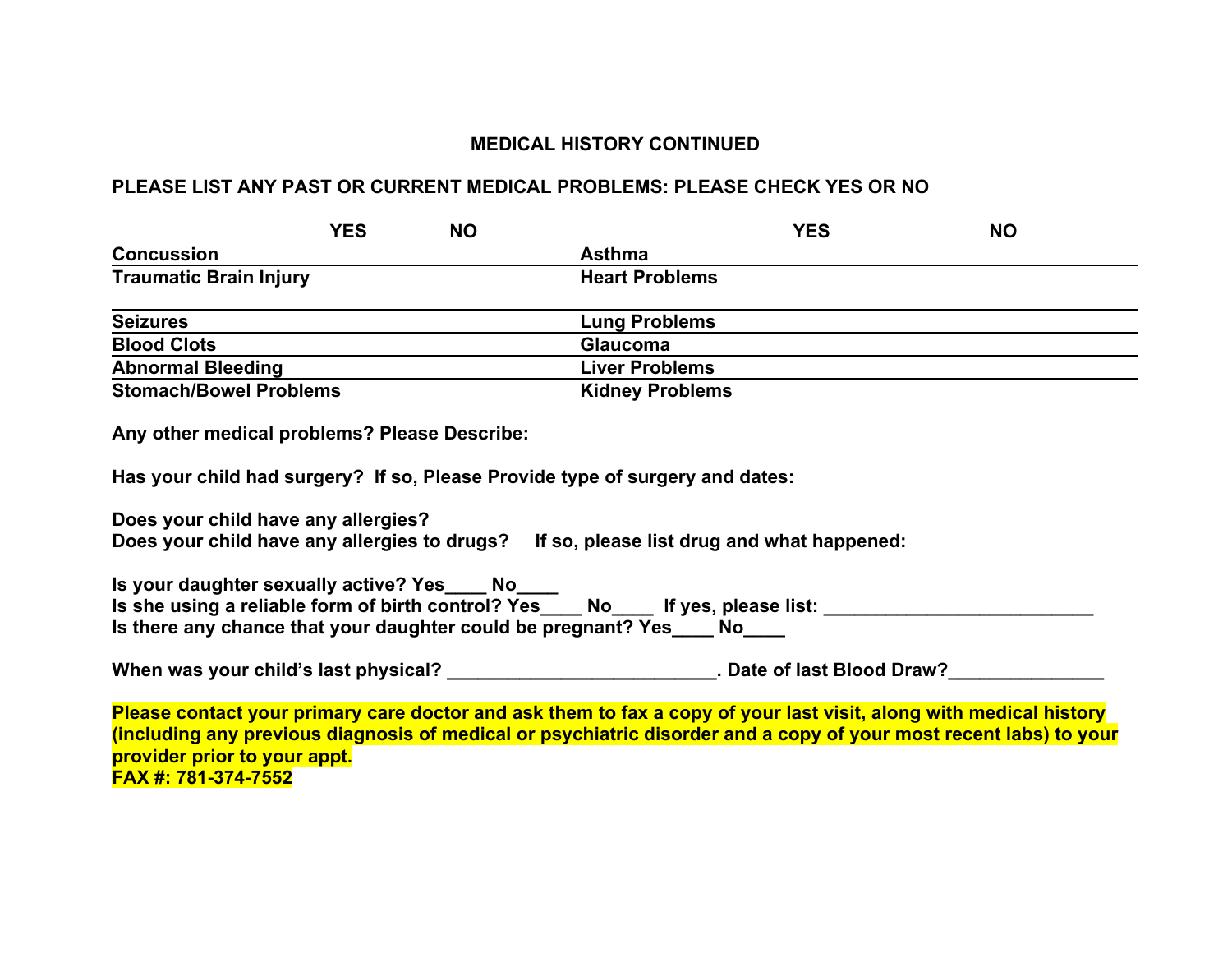### **FAMILY HISTORY OF PSYCHIATRIC DISORDERS**

| <b>Family History</b>                                     | Yes | <b>No</b> | Who? (Relation to child). Please explain diagnosis or symptoms. |
|-----------------------------------------------------------|-----|-----------|-----------------------------------------------------------------|
| <b>Heart disease</b>                                      |     | ΙN        |                                                                 |
| Sudden death<br>(heart stopped out of the blue)           |     | N         |                                                                 |
| <b>Diabetes</b>                                           |     | N         |                                                                 |
| Psychosis, schizophrenia, or nervous<br>breakdowns        | v   | N         |                                                                 |
| <b>Psychiatric Hospitalizations</b>                       |     | <b>N</b>  |                                                                 |
| Bipolar disorder or manic-depressive<br>disorder          |     | N         |                                                                 |
| <b>Explosive temper/violent behavior</b>                  |     | IN        |                                                                 |
| Suicidal thoughts or suicide attempts                     | Y   | N         |                                                                 |
| Alcohol or drug addictions                                |     | N         |                                                                 |
| Depression                                                |     | N         |                                                                 |
| <b>Anxiety or panic attacks</b>                           |     | N         |                                                                 |
| <b>Attention-Deficit Hyperactivity Disorder</b><br>(ADHD) |     | N         |                                                                 |
| Antisocial or criminal behavior                           |     | <b>N</b>  |                                                                 |
| <b>Other conditions (specify)</b>                         |     | N         |                                                                 |

**Has your child ever abused drugs or alcohol? Yes \_\_\_ No\_\_\_. Please list substance(s) with approximate use dates in the past along with any treatment received:** 

**\_\_\_\_\_\_\_\_\_\_\_\_\_\_\_\_\_\_\_\_\_\_\_\_\_\_\_\_\_\_\_\_\_\_\_\_\_\_\_\_\_\_\_\_\_\_\_\_\_\_\_\_\_\_\_\_\_\_\_\_\_\_\_\_\_\_\_\_\_\_\_\_\_\_\_\_\_\_\_\_\_\_\_\_\_\_\_\_\_\_\_\_\_ \_\_\_\_\_\_\_\_\_\_\_\_\_\_\_\_\_\_\_\_\_\_\_\_\_\_\_\_\_\_\_\_\_\_\_\_\_\_\_\_\_\_\_\_\_\_\_\_\_\_\_\_\_\_\_\_\_\_\_\_\_\_\_\_\_\_\_\_\_\_\_\_\_\_\_\_\_\_\_\_\_\_\_\_\_\_\_\_\_\_\_\_\_**

| Has anyone ever been concerned about your child's alcohol use? Yes ___ No___. If yes, please explain: |  |
|-------------------------------------------------------------------------------------------------------|--|
|                                                                                                       |  |

**How often does your child currently drink alcohol? #\_\_\_\_\_ drinks per event, #\_\_\_\_\_\_ times per week.**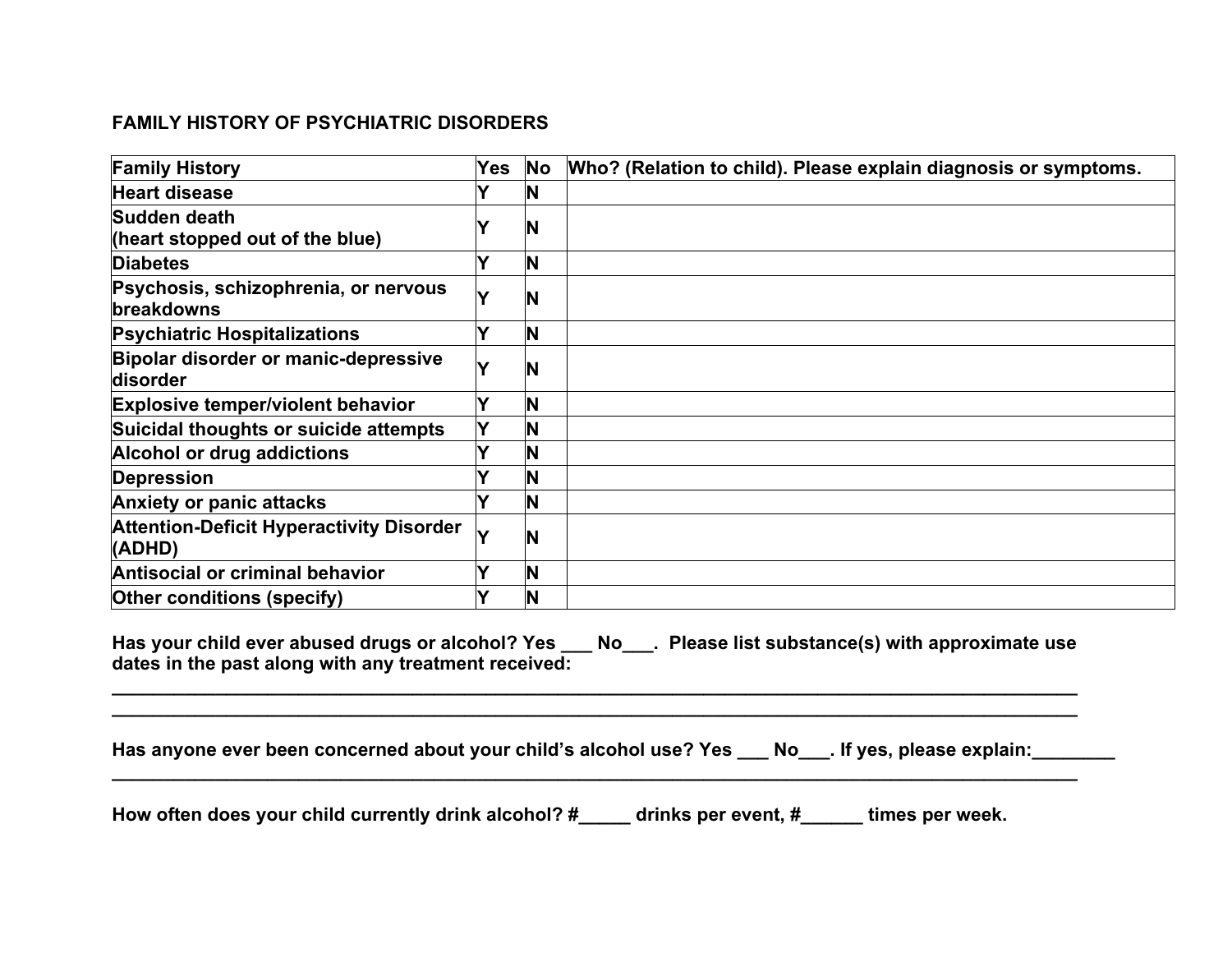**How often does your child smoke marijuana? #\_\_\_\_times per day, #\_\_\_\_ times per week. How much do they smoke at each occurrence?** 

**\_\_\_\_\_\_\_\_\_\_\_\_\_\_\_\_\_\_\_\_\_\_\_\_\_\_\_\_\_\_\_\_\_\_\_\_\_\_\_\_\_\_\_\_\_\_\_\_\_\_\_\_\_\_\_\_\_\_\_\_\_\_\_\_\_\_\_\_\_\_\_\_\_\_\_\_\_\_\_\_\_\_\_\_\_\_**

**How often does your child take other illicit drugs? # \_\_\_\_times per day, #\_\_\_ times per week. Please list other drugs being used currently:** 

**Has your child ever had suicidal thoughts or attempted suicide? Yes \_\_\_ No\_\_\_. If yes, When and what led up to this?**

**\_\_\_\_\_\_\_\_\_\_\_\_\_\_\_\_\_\_\_\_\_\_\_\_\_\_\_\_\_\_\_\_\_\_\_\_\_\_\_\_\_\_\_\_\_\_\_\_\_\_\_\_\_\_\_\_\_\_\_\_\_\_\_\_\_\_\_\_\_\_\_\_\_\_\_\_\_\_\_\_\_\_\_\_\_\_\_\_\_\_\_\_\_\_\_\_**

**\_\_\_\_\_\_\_\_\_\_\_\_\_\_\_\_\_\_\_\_\_\_\_\_\_\_\_\_\_\_\_\_\_\_\_\_\_\_\_\_\_\_\_\_\_\_\_\_\_\_\_\_\_\_\_\_\_\_\_\_\_\_\_\_\_\_\_\_\_\_\_\_\_\_\_\_\_\_\_\_\_\_\_\_\_\_\_\_\_\_\_\_\_\_\_\_**

**\_\_\_\_\_\_\_\_\_\_\_\_\_\_\_\_\_\_\_\_\_\_\_\_\_\_\_\_\_\_\_\_\_\_\_\_\_\_\_\_\_\_\_\_\_\_\_\_\_\_\_\_\_\_\_\_\_\_\_\_\_\_\_\_\_\_\_\_\_\_\_\_\_\_\_\_\_\_\_\_\_\_\_\_\_**

| Has your child ever had homicidal thoughts or violent behavior? Yes ____ | <b>No</b> | . Please explain: |
|--------------------------------------------------------------------------|-----------|-------------------|
|                                                                          |           |                   |

|  | Has your child ever been hospitalized for emotional or behavioral problems? Yes ___ No___. If yes, please list: |  |
|--|-----------------------------------------------------------------------------------------------------------------|--|
|  | Name of Hospital Dates Hospitalized Reason for Hospitalization                                                  |  |

**\_\_\_\_\_\_\_\_\_\_\_\_\_\_\_\_\_\_\_\_\_\_\_\_\_\_\_\_\_\_\_\_\_\_\_\_\_\_\_\_\_\_\_\_\_\_\_\_\_\_\_\_\_\_\_\_\_\_\_\_\_\_\_\_\_\_\_\_\_\_\_\_\_\_\_\_\_\_\_\_\_\_\_\_\_\_\_\_\_\_\_\_\_\_\_\_**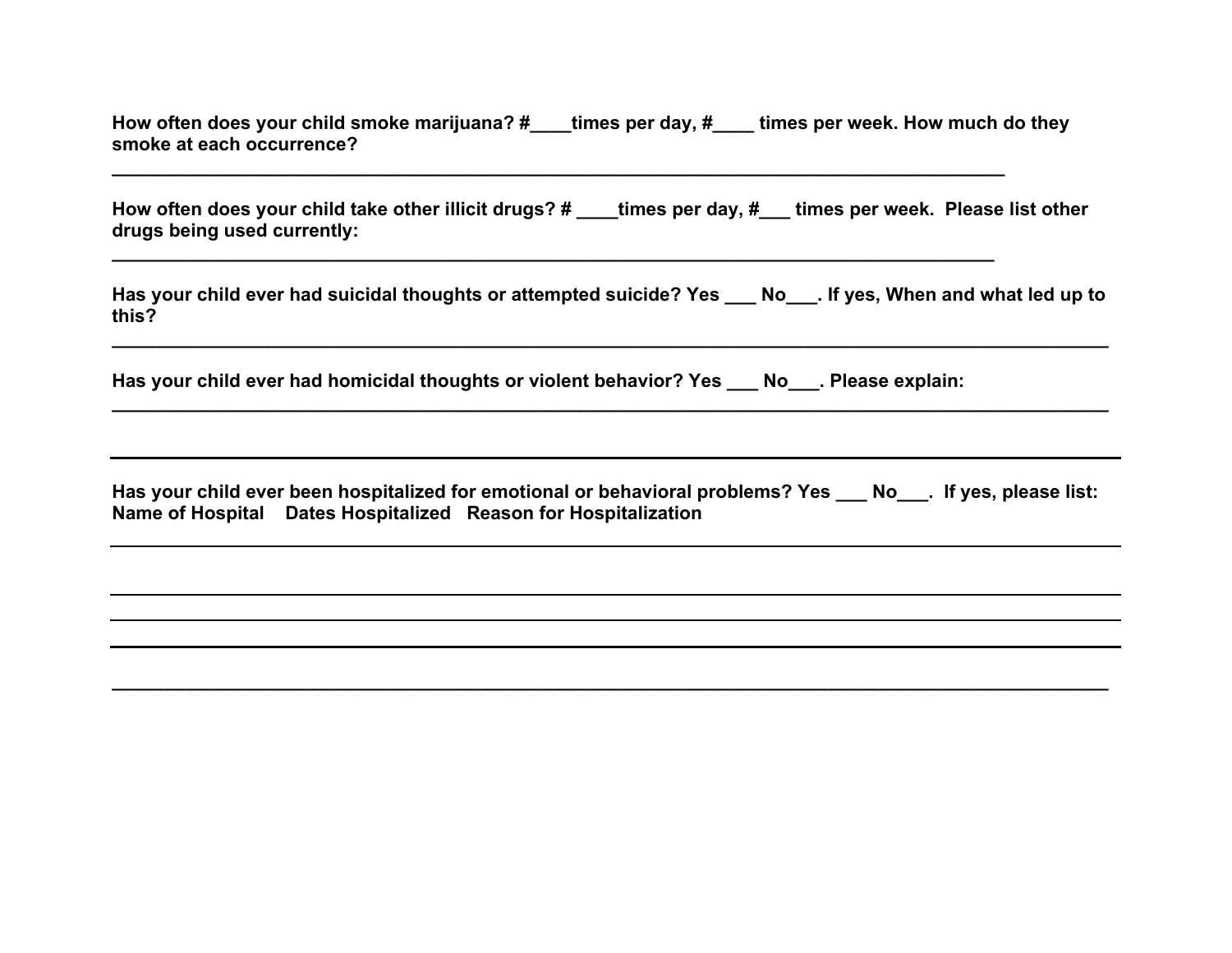### **Insurance and Payment Policies (page 1 of 2)**

**For Blue cross blue shield patients:** We accept most Blue Cross Blue Shield plans. However, if you have an out of state BCBS plan or medicare or medicaid in addition to BCBS, they may not cover services at SSPS. You should call to verify if you are covered for services at SSPS. Give them NPI # 1588062244 to be sure you are covered at this office. **Co-payments must be made at the time of the visit by cash, check, credit card, debit or medical benefit card. An invoice of fees for services provided by SSPS will be sent directly to BCBS on your behalf but you are personally responsible for any fees that are not covered by your plan. If you have a high deductible, you will need to pay out of pocket at the time of the visit until your deductible is met. An invoice for services will be sent to BCBS so it will be applied to your deductible. If your insurance coverage changes at any time, it is your responsibility to provide the new insurance card to the clinician at the time of the visit. If this is not provided, the claim may be denied and you will be responsible for the payment.**

**For all other patients:** SSPS is not on any insurance panels (other than BCBS) so we are considered an "out of network provider". We do not bill insurances other than BCBS. Most PPO insurance plans will reimburse patients for out of network visits but rates vary so you should check with your company. **All fees for services must be paid at the time of the visit by cash, check, credit, debit or medical benefit card.** We will provide a receipt for you to submit to your insurance company for reimbursement. We advise you to check with your insurance about coverage and deductibles so you will not be surprised by fees that they don't cover.

**All patients are responsible for payment at the time of the services that are not covered by insurance.**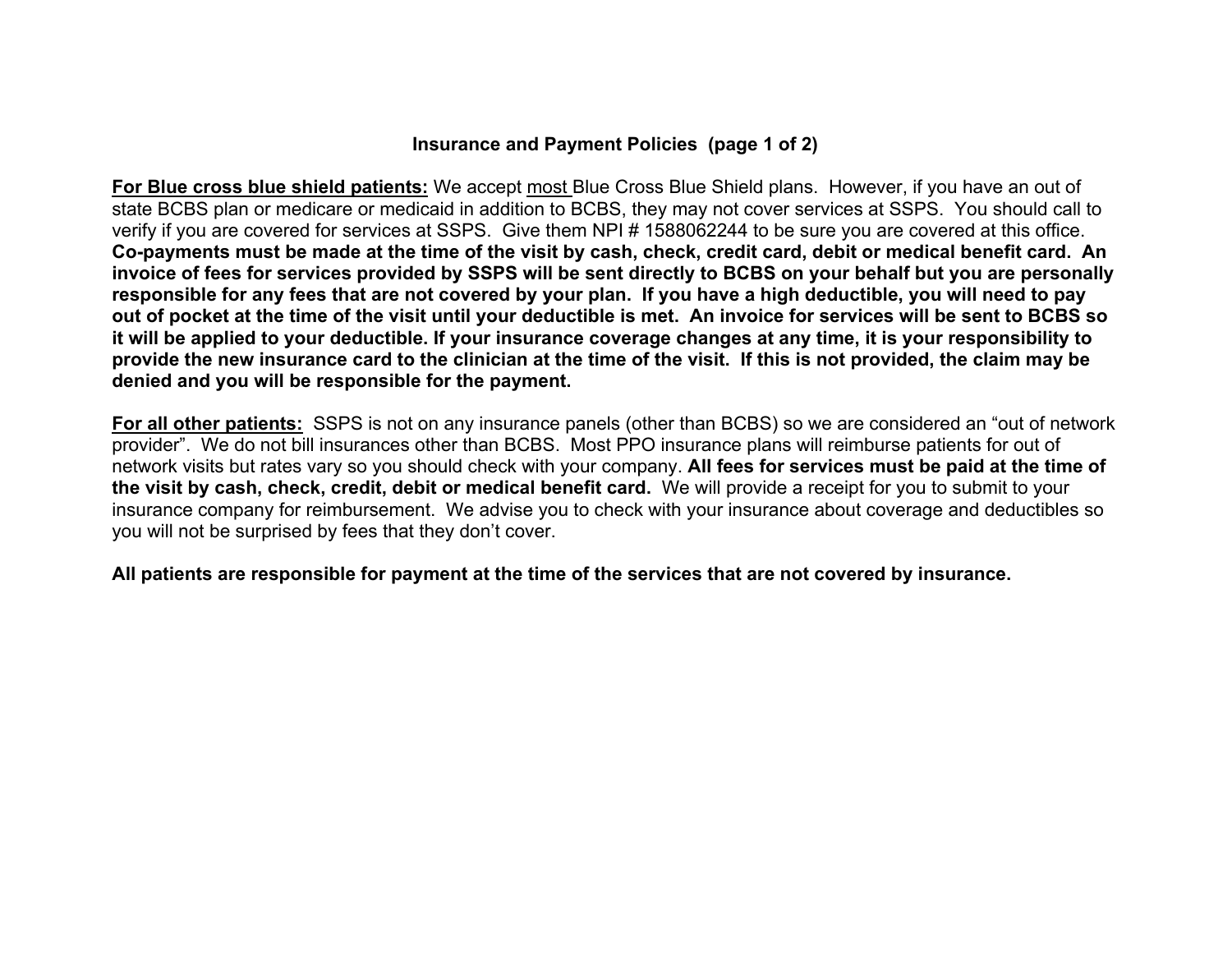# **Office Cancellation and Overdue Balance Policy (2 of 2)**

All appointments **must be cancelled 24 hours in advance** in order to avoid being charged for the missed appointment. (Insurance companies do not cover missed visits and our clinicians rely on income from scheduled appointments). **Due to the high number of patients not showing up for appointments, last minute cancelations and unpaid overdue balances, we are now forced to collect credit or debit card information to keep on file.** Your credit card will be charged ONLY FOR MISSED VISITS/ LAST MINUTE CANCELATIONS AND FOR OVERDUE BALANCES > 90 DAYS. You will have the option to use another method of payment should you choose. **In the event of a missed appointment, that has not been canceled at least 24 hours in advance, your card will be charged for the minimum cost of a 30-minute appointment (\$150).** \*\*We have a waiting list for patients who are anxious to get in for an appointment as soon as possible. If appointments are canceled at least 24 hours in advance, we can fill that slot with someone on the waiting list and you can avoid being charged.

**We send out text reminders of appointments as a courtesy. However, you are responsible to keep track of your appointment. \*Not receiving a text reminder does not absolve you from being financially responsible for a missed appointment.**

**Credit or Debit card information**

| <b>Name on Credit or Debit Card:</b>       |                                                                                                                                                                                                                      |  |
|--------------------------------------------|----------------------------------------------------------------------------------------------------------------------------------------------------------------------------------------------------------------------|--|
|                                            | Please circle: Master card Visa American Express Debit Card                                                                                                                                                          |  |
| <b>Card number</b>                         |                                                                                                                                                                                                                      |  |
| <b>3 DIGITS</b> on back of card            | (4 DIGITS FOR AMERICAN EXPRESS on front of card)                                                                                                                                                                     |  |
| Expiration Date: <u>__________________</u> | Zip code:                                                                                                                                                                                                            |  |
|                                            | I acknowledge that I have read this policy and that I am responsible for fees that are not covered by my insurance<br>company and I give permission for SSPS to charge my credit card for the fees noted above only. |  |
|                                            |                                                                                                                                                                                                                      |  |
|                                            |                                                                                                                                                                                                                      |  |

**FIRST VISIT.**